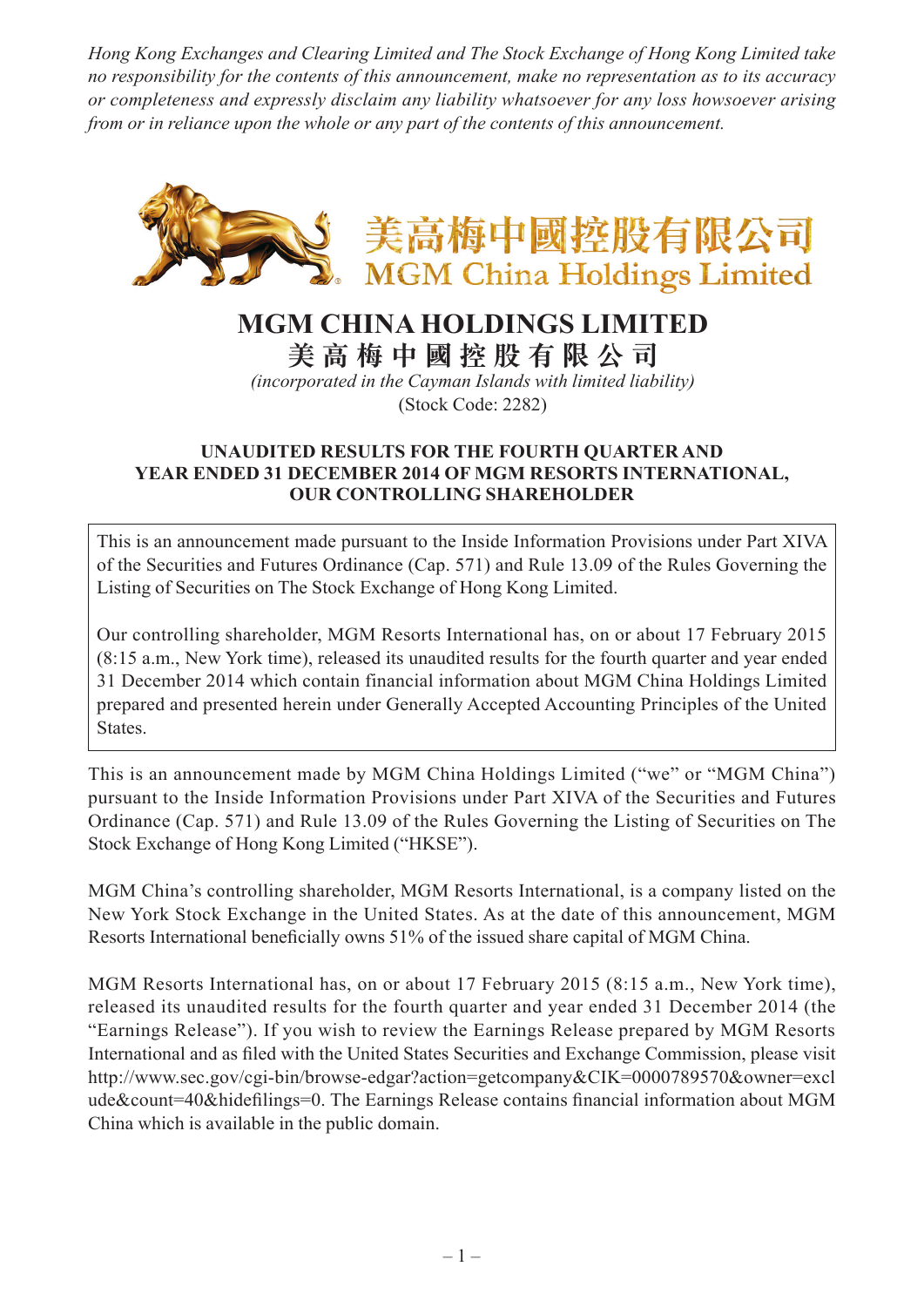The consolidated financial results of MGM Resorts International, including those contained in the Earnings Release, have been prepared in accordance with the Generally Accepted Accounting Principles of the United States ("US GAAP"), which are different from International Financial Reporting Standards ("IFRS"), which, as a company listed on the Main Board of HKSE, we use to prepare and present the financial information of MGM China.

The consolidated financial results of MGM Resorts International for the fourth quarter ended 31 December 2014 included in the Earnings Release include the effect of its consolidation of MGM China, including purchase price adjustments and certain other adjustments to reflect the financial information of MGM China in accordance with US GAAP. As such, the financial information of MGM China in the Earnings Release is not directly comparable to the audited consolidated financial results to be disclosed by MGM China prepared in accordance with IFRS. The following table summarizes the reconciliation of the information of MGM China presented in the Earnings Release under US GAAP to the unaudited operating profit of MGM China under IFRS as a result of the abovementioned adjustments. (Note: The amounts are presented here in Hong Kong dollars at the exchange rates at the time of individual transactions during the relevant period.)

|                                               | <b>Three Months</b> | <b>Twelve Months</b><br><b>Ended</b> |  |
|-----------------------------------------------|---------------------|--------------------------------------|--|
|                                               | <b>Ended</b>        |                                      |  |
|                                               | 31 December         | 31 December                          |  |
|                                               | 2014                | 2014                                 |  |
|                                               | <b>HK\$'000</b>     | <b>HK\$'000</b>                      |  |
|                                               | (unaudited)         | (unaudited)                          |  |
| <b>Operating income under US GAAP</b><br>Add: | 845,523             | 4,249,588                            |  |
| Purchase price adjustments, net               | 357,243             | 1,464,096                            |  |
| Other adjustments, net                        | 11,843              | 55,036                               |  |
| <b>Operating profit under IFRS</b>            | 1,214,609           | 5,768,720                            |  |

|                                                         | <b>Three Months Ended</b><br>31 December |                 | <b>Twelve Months Ended</b><br>31 December |                 |
|---------------------------------------------------------|------------------------------------------|-----------------|-------------------------------------------|-----------------|
|                                                         |                                          |                 |                                           |                 |
|                                                         | 2014                                     | 2013            | 2014                                      | 2013            |
|                                                         | <b>HK\$'000</b>                          | <b>HK\$'000</b> | <b>HK\$'000</b>                           | <b>HK\$'000</b> |
|                                                         | (unaudited)                              | (unaudited)     | (unaudited)                               | (unaudited)     |
| <b>Total revenue</b>                                    | 5,573,846                                | 7,177,079       | 25,454,296                                | 25,727,513      |
| <b>Adjusted EBITDA</b><br>(before the license fee under |                                          |                 |                                           |                 |
| the branding agreement)                                 | 1,458,794                                | 1,857,023       | 6,997,889                                 | 6,644,875       |
| <b>Adjusted EBITDA</b>                                  | 1,458,794                                | 1,857,023       | 6,662,879                                 | 6,365,573       |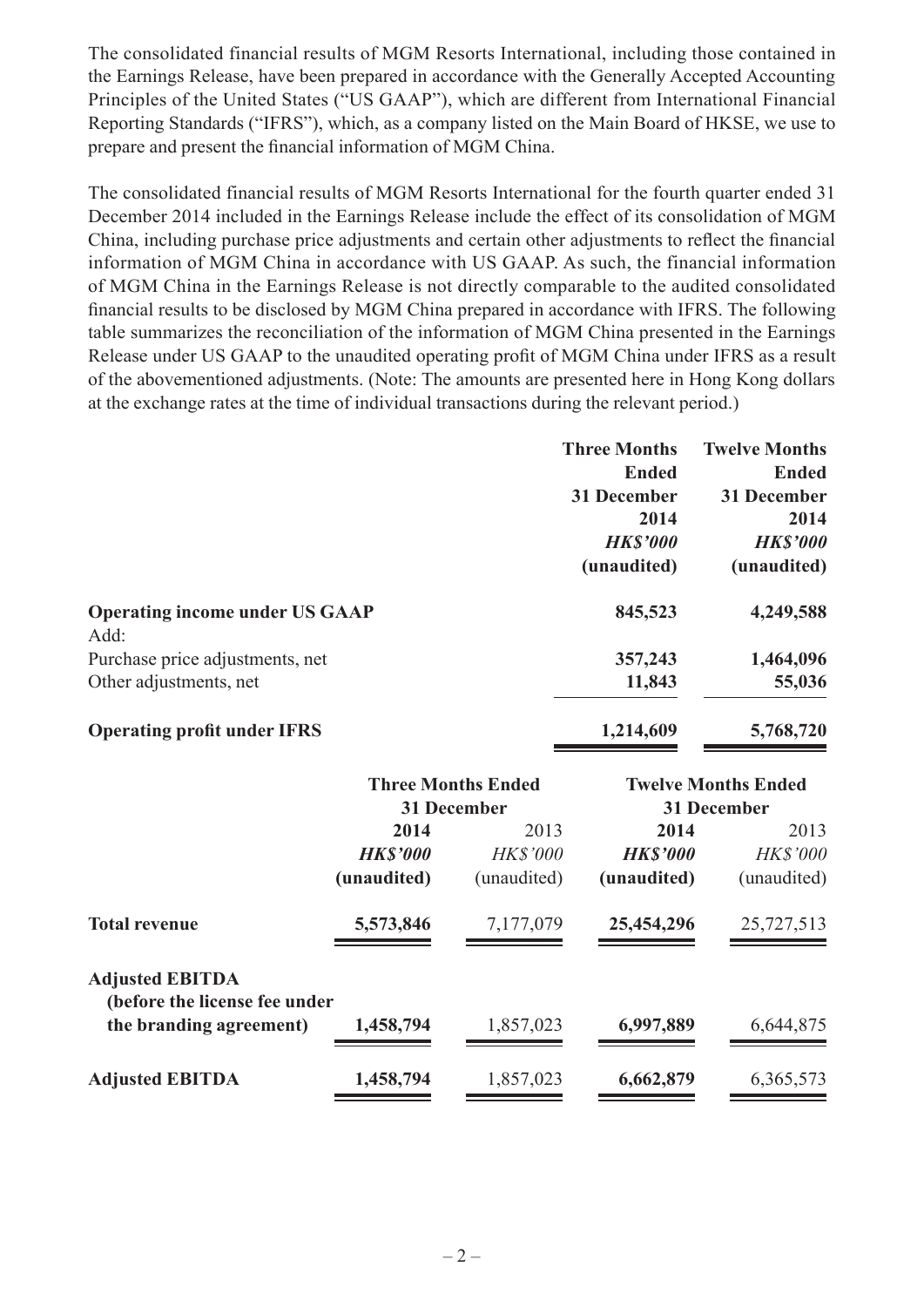**Our shareholders and potential investors are advised to read the financial information presented herein in conjunction with the announcement of the annual results of MGM China for the year ended 31 December 2014 published on 17 February 2015 which contains the audited operating profit and total revenue of MGM China for the year ended 31 December 2014 and 2013 under IFRS.**

#### **Summary Statistics**

The following table presents certain selected income statement line items and certain other data of MGM China.

|                                                     | Three months ended<br>31 December |             | <b>Twelve months ended</b><br>31 December |              |
|-----------------------------------------------------|-----------------------------------|-------------|-------------------------------------------|--------------|
| (in thousands, except for number of                 |                                   |             |                                           |              |
| gaming tables and slot machines,                    | 2014                              | 2013        | 2014                                      | 2013         |
| percentage, and REVPAR)                             | <b>HK\$'000</b>                   | HK\$'000    | <b>HK\$'000</b>                           | HK\$'000     |
|                                                     | (Unaudited)                       | (Unaudited) | (Unaudited)                               | (Unaudited)  |
| Number of VIP gaming tables                         | 195                               | 235         | 216                                       | 233          |
| VIP table games turnover                            | 174,434,727                       | 257,790,282 | 771,690,352                               | 894,592,686  |
| VIP gross table games win                           | 4,479,346                         | 7,250,752   | 21,372,592                                | 25, 243, 772 |
| VIP table games win percentage                      | 2.6%                              | 2.8%        | 2.8%                                      | 2.8%         |
| Average daily gross win per VIP gaming table        | 249.6                             | 334.9       | 271.3                                     | 296.8        |
| Number of main floor gaming tables                  | 228                               | 185         | 207                                       | 189          |
| Main floor table games drop $(1)$                   | 8,165,042                         | 8,485,783   | 36,188,772                                | 30,732,606   |
| Main floor gross table games win                    | 2,218,448                         | 1,881,929   | 9,528,227                                 | 7,118,699    |
| Adjusted main floor table games win percentage      | 27.2%                             | 22.2%       | 26.3%                                     | 23.2%        |
| Average daily gross win per main floor gaming table | 106.0                             | 110.3       | 126.4                                     | 103.3        |
| Number of slot machines                             | 1,133                             | 1,364       | 1,197                                     | 1,368        |
| Slot machine handle                                 | 10,521,085                        | 12,198,908  | 45,885,173                                | 44,409,964   |
| Slot machine gross win                              | 404,594                           | 565,663     | 2,032,474                                 | 2,262,939    |
| Slot hold percentage                                | 3.9%                              | 4.6%        | 4.4%                                      | 5.1%         |
| Average daily win per slot                          | 3.9                               | 4.5         | 4.7                                       | 4.5          |
| Commission and discounts                            | (1,649,246)                       | (2,617,849) | (7,872,693)                               | (9,254,411)  |
| Room occupancy rate                                 | 98.9%                             | 98.8%       | 98.7%                                     | 98.3%        |
| REVPAR <sup>(2)</sup>                               | 2,322                             | 2,120       | 2,302                                     | 2,078        |

*Note:* (1) Main floor table games drop includes estimated cash chips purchased at the casino cage. Main floor table games wagers are conducted by the use of cash chips. In addition to purchasing cash chips at gaming tables, main floor customers may also purchase cash chips at the casino cage. As a result of increased cash chips purchased at the casino cage, we now adjust main floor table games drop to include such purchases in order to more meaningfully reflect main floor table games volume and win percentage.

(2) Revenue per available room, expressed in Hong Kong dollars, arrived after inclusion of services provided for hotel rooms to certain customers and guests without charges.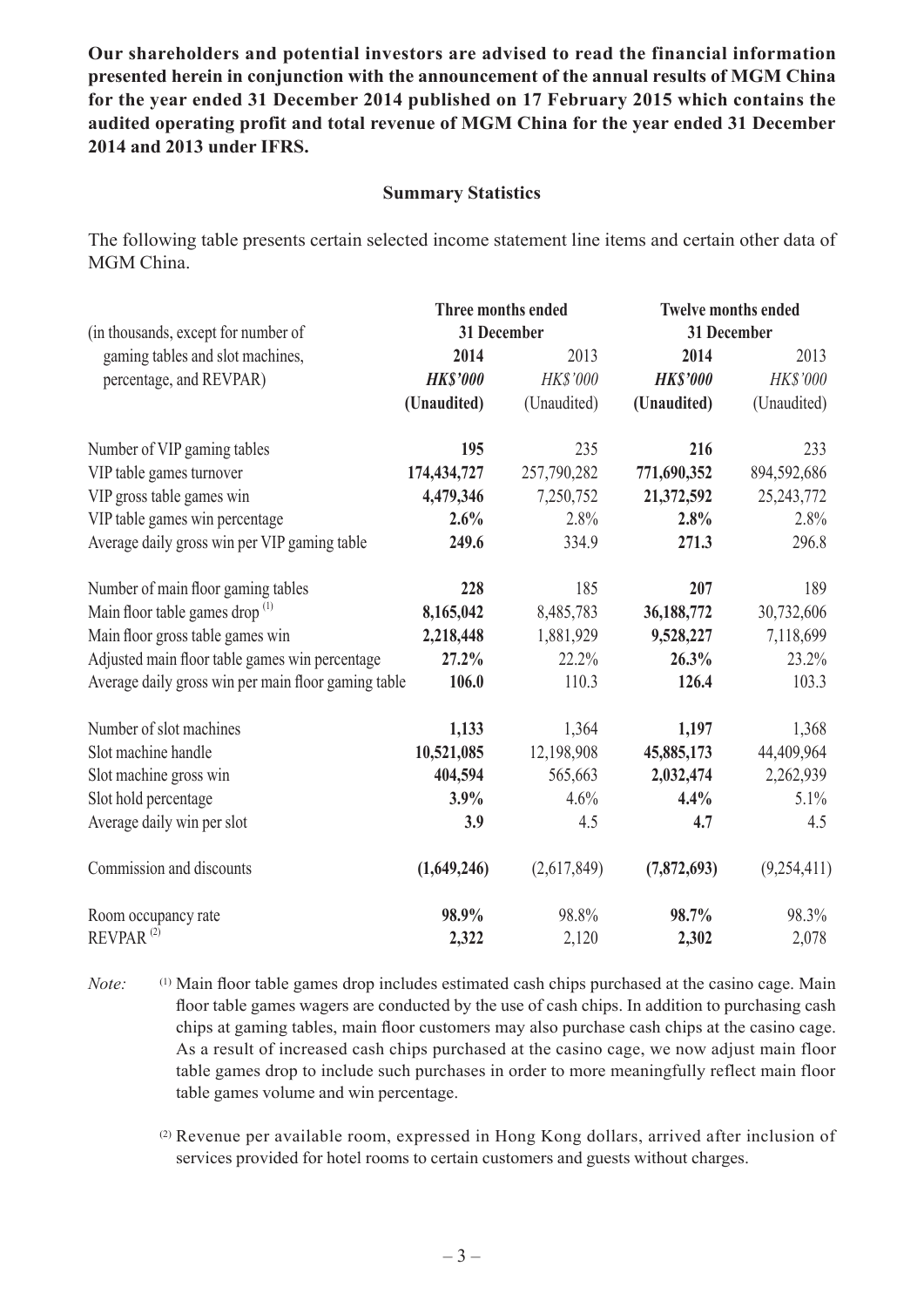With a view to ensuring that all shareholders and potential investors of MGM China have equal and timely access to the information pertaining to MGM China, set forth below are the key highlights of financial information relevant to MGM China published by MGM Resorts International in the Earnings Release. (Unless otherwise provided, all dollars amounts in the Earnings Release are denominated in United States dollars):

# **MGM Resorts International (hereafter the "Company") Fourth Quarter Results**

# **MGM China**

On February 17, 2015, as part of its regular dividend policy, MGM China's Board of Directors announced it will recommend a final dividend for 2014 of \$120 million to MGM China shareholders subject to approval at the MGM China 2015 annual shareholders meeting. If approved, MGM Resorts International will receive \$61 million, its 51% share of this dividend. In addition, MGM China's Board of Directors announced a special dividend of \$400 million, which will be paid to shareholders of record as of March 10, 2015 and distributed on or about March 19, 2015. MGM Resorts International will receive \$204 million, its 51% share of the special dividend.

Key fourth quarter results for MGM China include the following:

- MGM China earned net revenue of \$719 million, a 22% decrease compared to the prior year quarter;
- Main floor table games revenue increased 19% compared to the prior vear quarter. Main floor table games volume decreased 4% and hold percentage was 27.2% in the current year quarter compared to 22.2% in the prior year quarter;
- VIP table games revenue decreased 39% due to lower VIP table games turnover of 32% compared to the prior year quarter, as well as hold percentage of 2.6% in the current year quarter compared to 2.8% in the prior year quarter;
- MGM China's Adjusted EBITDA was \$185 million, a 22% decrease compared to the prior year quarter;
- MGM China's Adjusted EBITDA margin increased by 10 basis points compared to the prior year quarter to 25.8% as a result of an increase in main floor table games mix; and
- Operating income was \$109 million compared to \$162 million in the prior year quarter.

# **Full Year 2014 Results**

MGM China net revenue was \$3.3 billion for 2014, a 1% decrease from 2013, and Adjusted EBITDA was a record \$850 million compared to \$814 million in the prior year.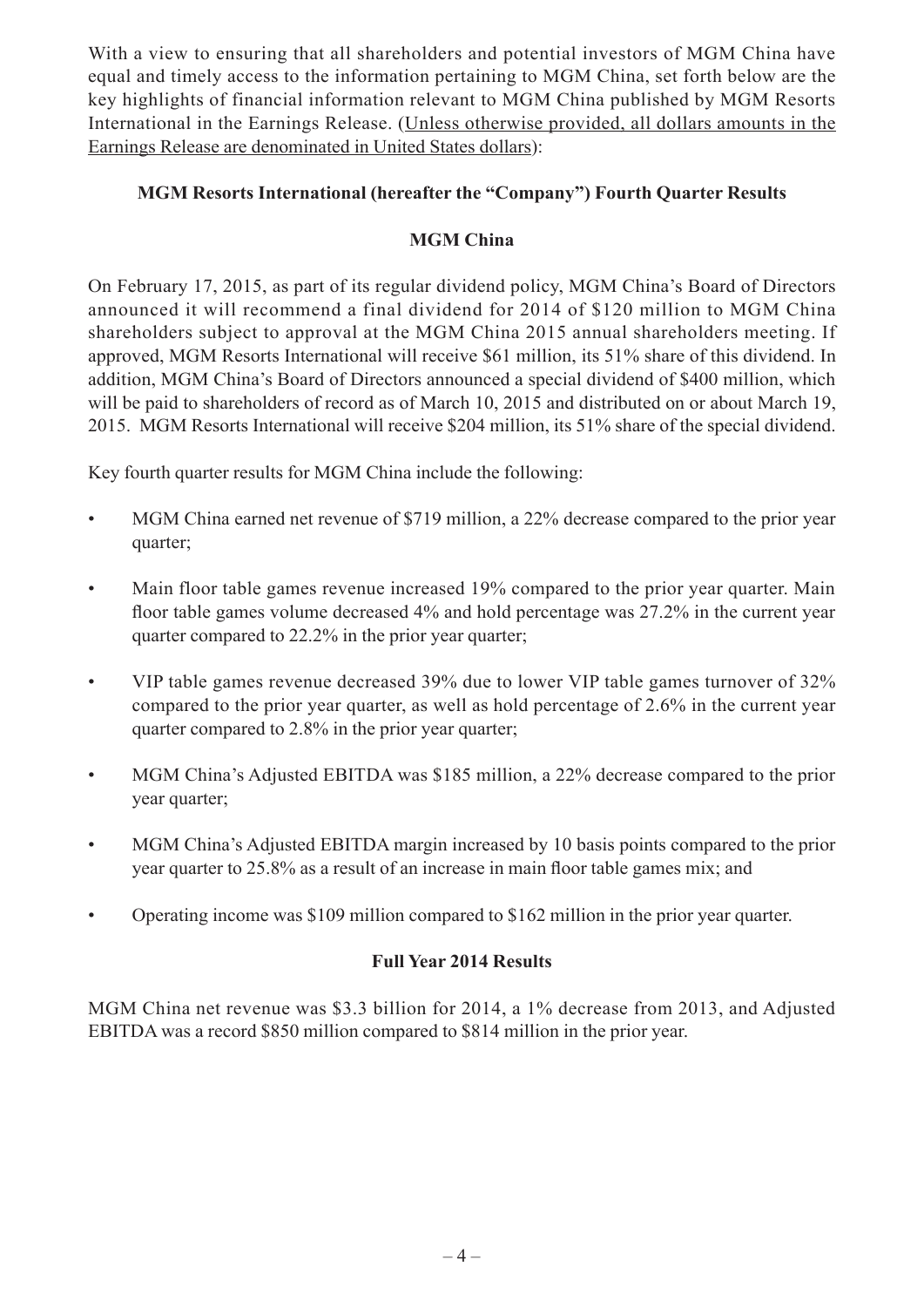## **Non-GAAP financial measures**

"Adjusted EBITDA" is earnings before interest and other non-operating income (expense), taxes, depreciation and amortization, preopening and start-up expenses, and property transactions, net. "Adjusted Property EBITDA" is Adjusted EBITDA before corporate expense and stock compensation expense related to the MGM Resorts stock option plan, which is not allocated to each property. MGM China recognizes stock compensation expense related to its stock compensation plan which is included in the calculation of Adjusted EBITDA for MGM China. Adjusted EBITDA information is presented solely as a supplemental disclosure to reported GAAP measures because management believes these measures are 1) widely used measures of operating performance in the gaming industry, and 2) a principal basis for valuation of gaming companies.

Management believes that while items excluded from Adjusted EBITDA and Adjusted Property EBITDA may be recurring in nature and should not be disregarded in evaluation of the Company's earnings performance, it is useful to exclude such items when analyzing current results and trends compared to other periods because these items can vary significantly depending on specific underlying transactions or events that may not be comparable between the periods being presented. Also, management believes excluded items may not relate specifically to current operating trends or be indicative of future results. For example, pre-opening and start-up expenses will be significantly different in periods when the Company is developing and constructing a major expansion project and will depend on where the current period lies within the development cycle, as well as the size and scope of the project(s). Property transactions, net includes normal recurring disposals, gains and losses on sales of assets related to specific assets within the Company's resorts, but also includes gains or losses on sales of an entire operating resort or a group of resorts and impairment charges on entire asset groups or investments in unconsolidated affiliates, which may not be comparable period over period.

In addition, capital allocation, tax planning, financing and stock compensation awards are all managed at the corporate level. Therefore, management uses Adjusted Property EBITDA as the primary measure of the Company's operating resorts' performance.

This announcement contains forward-looking statements. Such forward-looking information involves important risks and uncertainties that could significantly affect anticipated results in the future and, accordingly, such results may differ from those expressed in any forward-looking statements made by us. The risks and uncertainties include, but are not limited to, competition in the casino/hotel and resorts industries, our dependence on existing management, levels of travel, leisure and casino spending, general economic conditions, and changes in gaming laws or regulations. Additional information concerning potential factors that could affect our financial results is included in our published prospectus, interim and annual reports. We are under no obligation to (and expressly disclaims any such obligation to) update the forward-looking statements as a result of new information, future events or otherwise.